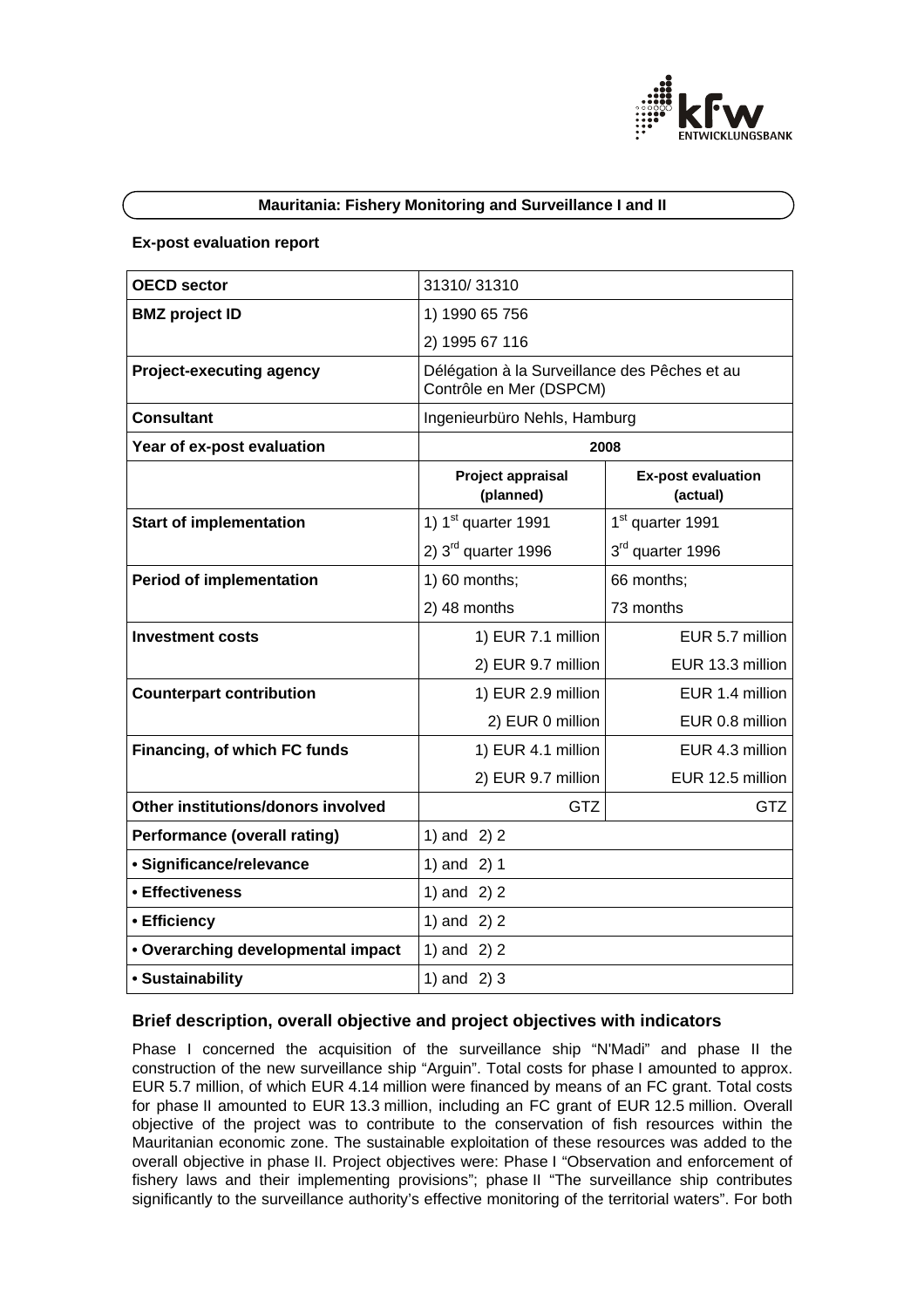phases, indicators for attaining the project objective were the amount of the surveillance ships' days at sea (250 per year), the number of inspections carried out by them (3 resp. 2 per day) and the number of registered and punished violations of fishing regulations or territorial rights (not quantified for phase I; 90 % of violations were punished in phase II). Both project phases were implemented in cooperation with the GTZ. Since 2003 the project is followed up in the context of the cooperation project "Fishery Monitoring and Surveillance III" which focuses on the introduction of a satellite-based monitoring system.

## **Project design / major deviations from the original project planning and their main causes**

In phase I the used surveillance ship "N'Madi" was purchased second-hand and additional equipment, maintenance as well as operating material provided for a period of 5 ½ years. Apart from support for the surveillance authority, phase II included the upkeep of the "N'Madi"'s functionality and the construction of the new fishery surveillance ship "Arguin", replacing the "N'Madi" after it was taken out of service in 2000, and was mainly implemented as planned. After a public tender limited to Germany, the contract for the construction of the "Arguin" was placed with the wharf FASSMER-Werft and corresponding consulting services with the engineering office Ingenieurbüro Nehls in October 1998. In phase I costs were EUR 1.4 million lower than projected due to reductions in operating costs. Main reasons for the cost increase in phase II (EUR 3.6 million) were maintenance measures for the prolonged service of the "N'Madi" and extra equipment for the "Arguin". The surveillance authority DSPCM reports to the ministry of fishery and has limited administrative and financial autonomy. Among its tasks are: Fishery surveillance at sea and in ports as well as during loading or reloading of ships lying in a roadstead, fishing statistics, monitoring pollution at sea and sea rescues in emergencies.

## **Key results of the impact analysis and performance rating**

As a result of the two project phases, Mauritania had a functioning surveillance ship ideally suited to the requirements of surveillance and monitoring activities at high sea in Mauritanian waters from early 1991 up until July 1996 (phase I) and until the "N'Madi"'s end of service and the "Arguin"'s entry into service in July 2000 (phase II). The target values projected in the project appraisal with regard to the surveillance ships' operating and utilization intensity were fulfilled to a great extent (phase I) or even surpassed (phase II). Since 2006/2007 there has been a slight deterioration, but this must be considered an exception which is due to the difficulties related to the introduction of the new satellite-based system. Altogether, the investment combined with TC (Technical Cooperation) and FC (Financial Cooperation) capacity building measures met the objectives to a great extent.

Average operating costs (without depreciation) for both surveillance ships are considerably less than the income from fines and fishery surveillance charges. Total costs for the surveillance system are estimated to be currently less than 1 % of the total value of annual catch, so that it may reasonably be stated that the economic advantages of effective fishing monitoring exceed its costs by far. As a consequence, the use of the surveillance ship is economically viable for the Mauritanian state. However, there have been occasional disruptions in the timely and appropriate provision of operation and maintenance budget funds.

By means of the two surveillance ships, TC and FC usefully complemented the support for the project-executing agency and contributed significantly to the establishment of the civil Mauritanian fishing monitoring and surveillance system, whose further promotion and optimization is the objective of the current third project phase as well as of the fourth one, which is in preparation. Fishing monitoring and surveillance has formed an integral part of the Mauritanian fishery policy since the beginning of phase I and still plays a key role in this context. Also from today's perspective, the project must be attributed a very high developmental priority. An effective fishery monitoring and surveillance system is indispensable for the sustainable exploitation of Mauritanian fishing resources, and decisively contributes to keeping up the fishing industry's great macroeconomic importance in the long-term, with its implications for employment, overall economic growth, generating export revenues and national income. With approx. 40,000 direct and indirect jobs (or roughly 40 % of total employment in the "modern"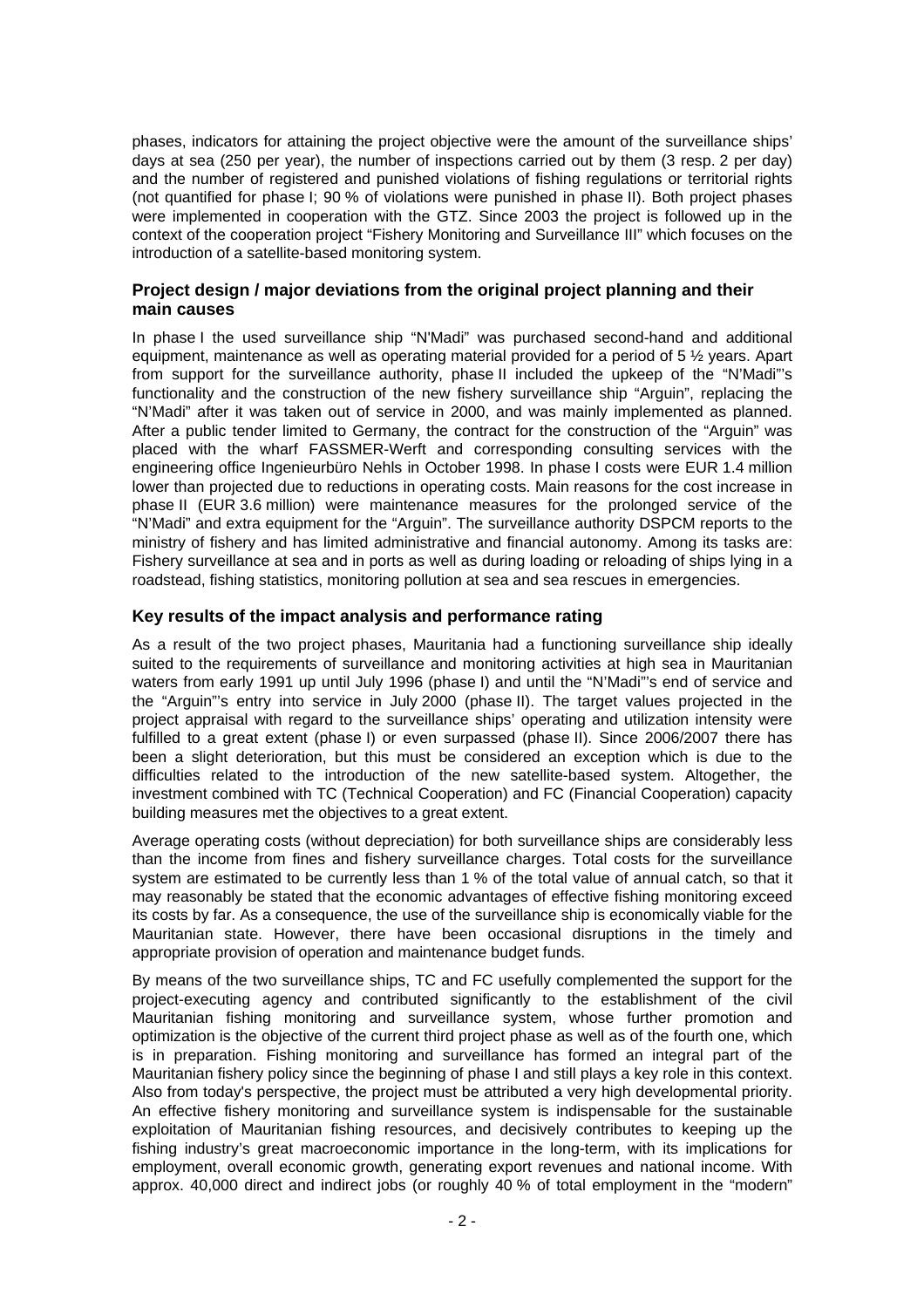industry sector), fishery is extremely important for the country. Given their close interconnection with the TC activities, the projects' measures had considerable systemic effects in the institutional sector, and contributed to capacity development, therefore promoting the sustainability of this crucial economic sector. The example of Mauritania serves as a role model for the successful establishment of a fishing monitoring and surveillance system in the subregion today. The project aims at the sustainable exploitation of fishing resources and thus the conservation of biodiversity. There has been no indication so far that the surveillance ships pose particular environmental risks.

Given the progress and the operating experience so far, we do not see any serious threat for the technical sustainability of the surveillance ships' service. The system of providing funds for the operation of the DSPCM has proved to be unreliable, even if this did not severely affect the service in the past. In view of the apparent advantages of an effective fishing monitoring and surveillance, we assume that the Mauritanian state will continue to ensure sufficient funding and therefore consider the project's sustainability as guaranteed.

We evaluate the two phases of the project Fishery Monitoring and Surveillance as follows:

Significance/relevance (sub-rating: 1): By means of the two surveillance ships, TC and FC usefully complemented the support for the project-executing agency and contributed significantly to the establishment of the civil Mauritanian fishing monitoring and surveillance system, whose further promotion and optimization is the objective of the current third project phase as well as of the fourth one, which is in preparation. At the same time, this was an important contribution to solving a key problem of the sector. Fishing monitoring and surveillance has formed an integral part of the Mauritanian fishery policy since the beginning of phase I and still plays a key role in this context. For the above-mentioned reasons and despite a comparative decrease in the surveillance ships' importance in the context of the new satellitebased system (SSN), the project should be attributed a very high developmental priority and therefore significance/relevance (sub-rating 1) also today.

Effectiveness (sub-rating: 2): The target values projected in the project appraisal with regard to the surveillance ships' operating and utilization intensity were fulfilled to a great extent (phase I) or even surpassed (phase II). Since 2006/2007 there has been a slight deterioration, which we consider an exception due to the difficulties related to the introduction of the new satellite-based system. Considering the specific Mauritanian circumstances, the effectiveness of the implemented measures – investment combined with capacity building measures by TC and FC – is good because the project objectives have been met to a great extent. For this reason we rate the project's effectiveness for both phases as satisfactory (sub-rating 2).

Efficiency (sub-rating: 2): The technical design of the FC measures and of the supplied surveillance ships in particular was adequate and appropriate to the given requirements. Both the specific investment costs and the current operating costs for the surveillance ships were also adequate and did not exceed normal levels. For phase I we deemed it cheaper to buy the "N'Madi" instead of chartering, which in retrospect proved to be the right decision. Consulting services amounted to 4 % (phase I) and 8 % (phase II) of total costs, which is rather low compared with the achieved impact, the tangible reduction of implementation- and operationrelated risks and the significant basic and advanced training results. Looking back, there does not seem to have been any more potential to save costs. Implementation flexibility enabled us to ensure continued provision of the service in spite of the delays in phase II. We therefore assess the efficiency of both phases as satisfactory (sub-rating 2).

Overarching developmental impact (sub-rating: 2): An effective fishery monitoring and surveillance system is indispensable for the sustainable exploitation of Mauritanian fishing resources, and decisively contributes to keeping up the fishing industry's great macroeconomic importance in the long-term, with its implications for employment, overall economic growth, generating export revenues and national income. Fishing monitoring and surveillance is a core element of fishery policy and strategy, and its paramount importance has again been proved in the current Mauritanian sector strategy. Given their close interconnection with the TC activities, the projects' measures had considerable systemic effects in the institutional sector, and contributed to capacity development in this crucial economic sector. The example of Mauritania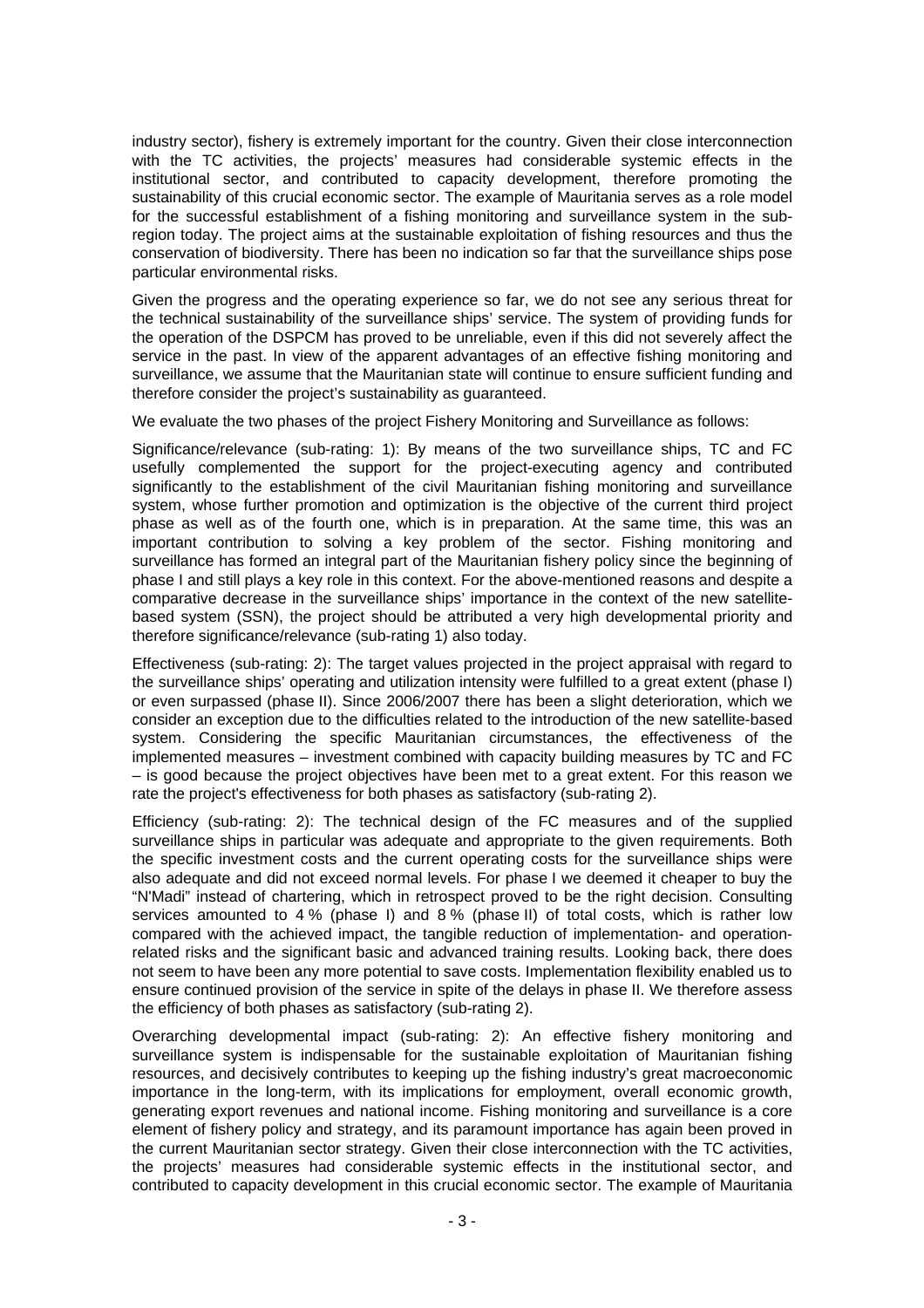serves as a role model for the successful establishment of a fishing monitoring and surveillance system in the sub-region today. The projects played a major role in this success, and they also contributed significantly to achieving the overall objective of sustainable exploitation of the fishing resources. The projects' overarching developmental impact can therefore be rated as satisfactory (sub-rating 2) for both phases.

Sustainability (sub-rating: 3): In the context of the project the surveillance ships' operating staff and other personnel of the DSPCM received extensive training, particularly with regard to operation, maintenance and repair. Given the progress and the operating experience so far, we do not see any serious threat for the technical sustainability of the surveillance ships' service. However, it was a problem that although the major economic advantages of fishing monitoring were clearly visible, the allocation of budget funds to cover operating costs was not very reliable, neither with regard to the amount nor the time of the payments. It is true that the DSPCM has always managed to maintain the service at an adequate level over the past years, but such a system is prone to disruptions and its efficiency is curtailed. However, in view of the apparent advantages of effective fishing monitoring and surveillance, we assume that the Mauritanian state will continue to ensure an appropriate operation of the DSPCM by providing sufficient funding. For the above-mentioned reasons we classify the sustainability of both project phases as sufficient (sub-rating 3).

Taking into account the criteria relevance, effectiveness, efficiency, overarching developmental efficacy and sustainability, we attribute an overall satisfying developmental impact to the two project phases (sub-rating 2).

# **General conclusions and recommendations**

In spite of its basically great attractiveness, fishing monitoring and surveillance may not be given the necessary political priority. The German-Mauritanian cooperation in fishing monitoring can be regarded as exemplary for the sustainable systemic effects of external support with regard to capacity development. Important aspects in this process are the following: 1. Closely interlinked personnel, institutional and investment measures (TC-FC cooperation). 2. Flexible implementation designs including the financing of operating costs. 3. Long-term commitment of the German side and of other stakeholders.

It is useful if the project-executing agency can generate its own income, determined by an adequate scale and dependent on its performance, which it can then use to ensure its proper operation and to make necessary investments, provided it is subject to appropriate public supervision. Given the fishing monitoring system's great potential for income in Mauritania, it appears feasible to bring up this topic in the political dialogue with the Mauritanian government. Measures in the context of German Development Cooperation (DC) alone are not suited to achieve this; they can only point out approaches and possible solutions from a sector policy perspective.

### **Notes on the methods used to evaluate project success**

### **Assessment criteria**

Projects are evaluated on a six-point scale, the criteria being relevance, effectiveness, overarching developmental impact and sustainability. The ratings are also used to arrive at a final assessment of a project's overall developmental efficacy. The scale is as follows:

| Developmentally successful: ratings 1 to 3 |                                                                                             |  |
|--------------------------------------------|---------------------------------------------------------------------------------------------|--|
| Rating 1                                   | Very good result that clearly exceeds expectations                                          |  |
| Rating 2                                   | Good result, fully in line with expectations and without any significant shortcomings       |  |
| Rating 3                                   | Satisfactory result – project falls short of expectations but the positive results dominate |  |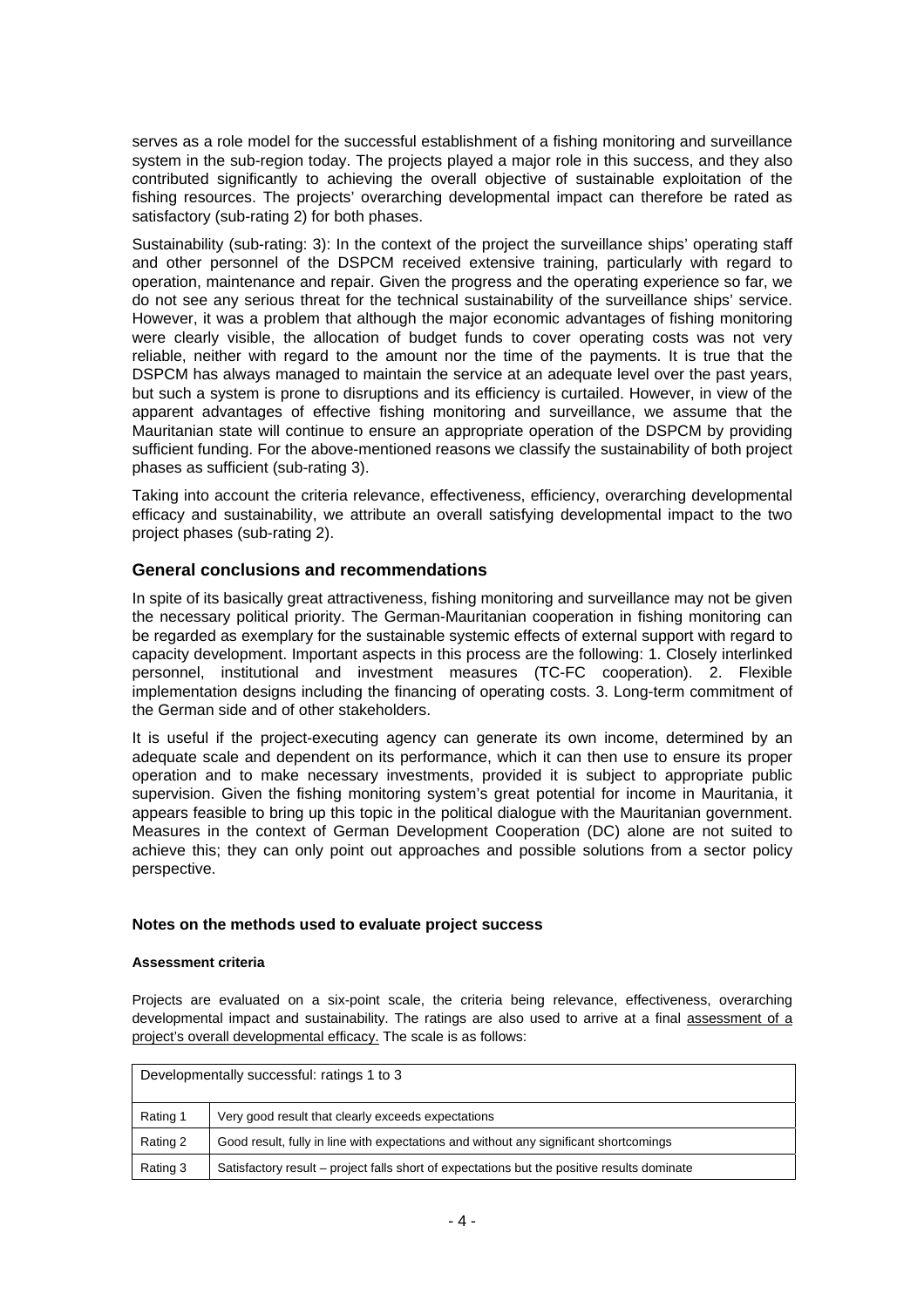| Developmental failures: Ratings 4 to 6 |                                                                                                                                    |  |
|----------------------------------------|------------------------------------------------------------------------------------------------------------------------------------|--|
| Rating 4                               | Unsatisfactory result – significantly below expectations, with negative results dominating despite<br>discernible positive results |  |
| Rating 5                               | Clearly inadequate result - despite some positive partial results, the negative results clearly dominate                           |  |
| Rating 6                               | The project has no impact or the situation has actually deteriorated                                                               |  |

## Sustainability is evaluated according to the following four-point scale:

| Rating 1 | Very good sustainability    | The developmental efficacy of the project (positive to date) is very likely<br>to continue undiminished or even increase.                                                                                                                                                                                                                                                                               |
|----------|-----------------------------|---------------------------------------------------------------------------------------------------------------------------------------------------------------------------------------------------------------------------------------------------------------------------------------------------------------------------------------------------------------------------------------------------------|
| Rating 2 | Good sustainability         | The developmental efficacy of the project (positive to date) is very likely<br>to decline only minimally but remain positive overall. (This is what can<br>normally be expected.)                                                                                                                                                                                                                       |
| Rating 3 | Satisfactory sustainability | The developmental efficacy of the project (positive to date) is very likely<br>to decline significantly but remain positive overall.<br>This rating is also assigned if the sustainability of a project is<br>considered inadequate up to the time of the ex post evaluation but is<br>very likely to evolve positively so that the project will ultimately achieve<br>positive developmental efficacy. |
| Rating 4 | Inadequate sustainability   | The developmental efficacy of the project is inadequate up to the time<br>of the ex post evaluation and an improvement that would be strong<br>enough to allow the achievement of positive developmental efficacy is<br>very unlikely to occur.                                                                                                                                                         |
|          |                             | This rating is also assigned if the developmental efficacy that has been<br>positively evaluated to date is very likely to deteriorate severely and no<br>longer meet the level 3 criteria.                                                                                                                                                                                                             |

### **Criteria for the evaluation of project success**

The evaluation of the developmental effectiveness of a project and its classification during the ex-post evaluation into one of the various levels of success described in more detail above focus on the following fundamental questions:

| Relevance                            | Was the development measure applied in accordance with the concept<br>(developmental priority, impact mechanism, coherence, coordination)?                                                                                                                                     |
|--------------------------------------|--------------------------------------------------------------------------------------------------------------------------------------------------------------------------------------------------------------------------------------------------------------------------------|
| Effectiveness                        | Is the extent of the achievement of the project objective to date by the<br>development measures - also in accordance with current criteria and state of<br>knowledge - appropriate?                                                                                           |
| Efficiency                           | To what extent was the input, measured in terms of the impact achieved,<br>generally justified?                                                                                                                                                                                |
| Overarching developmental<br>impacts | What outcomes were observed at the time of the ex post evaluation in the<br>political, institutional, socio-economic, socio-cultural and ecological field? What<br>side-effects, which had no direct relation to the achievement of the project<br>objective, can be observed? |